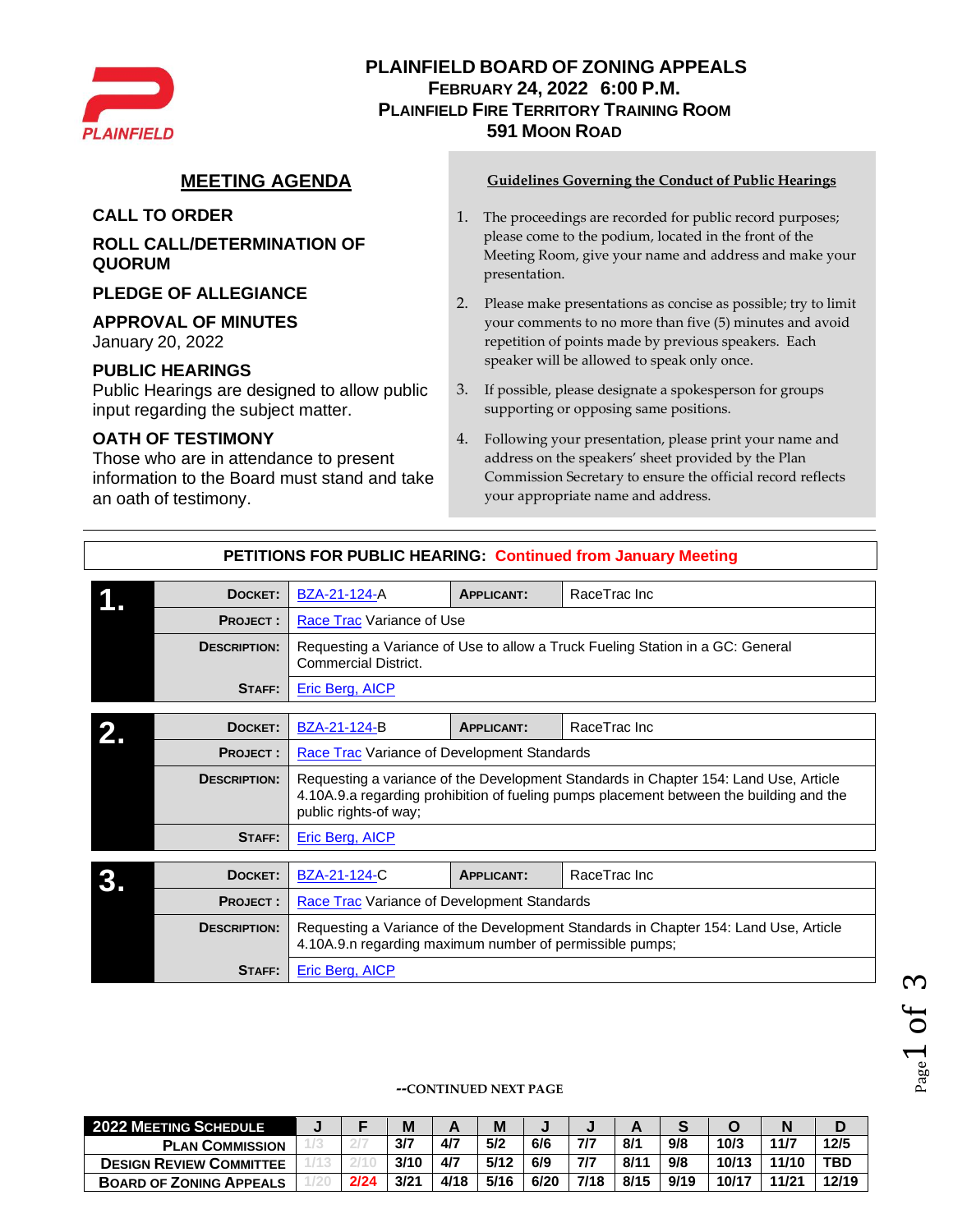

# **PLAINFIELD BOARD OF ZONING APPEALS FEBRUARY 24, 2022 6:00 P.M. PLAINFIELD FIRE TERRITORY TRAINING ROOM 591 MOON ROAD**

|    | DOCKET:             | BZA-21-124-D                                                                                                                                                                      | <b>APPLICANT:</b>                                                                                                                                                          | RaceTrac Inc                                                                         |  |  |  |  |  |  |  |  |  |  |
|----|---------------------|-----------------------------------------------------------------------------------------------------------------------------------------------------------------------------------|----------------------------------------------------------------------------------------------------------------------------------------------------------------------------|--------------------------------------------------------------------------------------|--|--|--|--|--|--|--|--|--|--|
|    | <b>PROJECT:</b>     | Race Trac Variance of Development Standards                                                                                                                                       |                                                                                                                                                                            |                                                                                      |  |  |  |  |  |  |  |  |  |  |
|    | <b>DESCRIPTION:</b> |                                                                                                                                                                                   | Requesting a Variance of the Development Standards in Chapter 154: Land Use, Article<br>4.10A.9.c regarding required connection of fueling canopy to the primary building; |                                                                                      |  |  |  |  |  |  |  |  |  |  |
|    | STAFF:              | Eric Berg, AICP                                                                                                                                                                   |                                                                                                                                                                            |                                                                                      |  |  |  |  |  |  |  |  |  |  |
| 5. | DOCKET:             | BZA-21-124-E                                                                                                                                                                      | <b>APPLICANT:</b>                                                                                                                                                          | RaceTrac Inc                                                                         |  |  |  |  |  |  |  |  |  |  |
|    | <b>PROJECT:</b>     | Race Trac Variance of Development Standards                                                                                                                                       |                                                                                                                                                                            |                                                                                      |  |  |  |  |  |  |  |  |  |  |
|    | <b>DESCRIPTION:</b> |                                                                                                                                                                                   | Requesting a Variance of the Development Standards in Chapter 154: Land Use, Article<br>4.10A.9.c regarding required roof design for a fueling canopy;                     |                                                                                      |  |  |  |  |  |  |  |  |  |  |
|    | STAFF:              | Eric Berg, AICP                                                                                                                                                                   |                                                                                                                                                                            |                                                                                      |  |  |  |  |  |  |  |  |  |  |
| 6. | DOCKET:             | BZA-21-124-F                                                                                                                                                                      | RaceTrac Inc<br><b>APPLICANT:</b>                                                                                                                                          |                                                                                      |  |  |  |  |  |  |  |  |  |  |
|    | <b>PROJECT:</b>     | Race Trac Variance of Development Standards                                                                                                                                       |                                                                                                                                                                            |                                                                                      |  |  |  |  |  |  |  |  |  |  |
|    | <b>DESCRIPTION:</b> | Requesting a Variance of the Development Standards in Chapter 154: Land Use, Article<br>4.10A.9.c regarding required connection of diesel fueling canopy to the primary building; |                                                                                                                                                                            |                                                                                      |  |  |  |  |  |  |  |  |  |  |
|    | STAFF:              | <b>Eric Berg, AICP</b>                                                                                                                                                            |                                                                                                                                                                            |                                                                                      |  |  |  |  |  |  |  |  |  |  |
|    | DOCKET:             | BZA-21-124-G                                                                                                                                                                      | RaceTrac Inc                                                                                                                                                               |                                                                                      |  |  |  |  |  |  |  |  |  |  |
|    | <b>PROJECT:</b>     | Race Trac Variance of Development Standards                                                                                                                                       |                                                                                                                                                                            |                                                                                      |  |  |  |  |  |  |  |  |  |  |
|    | <b>DESCRIPTION:</b> | 4.10A.9.c regarding required roof design for a fueling canopy;                                                                                                                    |                                                                                                                                                                            | Requesting a Variance of the Development Standards in Chapter 154: Land Use, Article |  |  |  |  |  |  |  |  |  |  |
|    | STAFF:              | Eric Berg, AICP                                                                                                                                                                   |                                                                                                                                                                            |                                                                                      |  |  |  |  |  |  |  |  |  |  |
| 8. | DOCKET:             | BZA-21-124-H                                                                                                                                                                      | <b>APPLICANT:</b>                                                                                                                                                          | RaceTrac Inc                                                                         |  |  |  |  |  |  |  |  |  |  |
|    | <b>PROJECT:</b>     | Race Trac Variance of Development Standards                                                                                                                                       |                                                                                                                                                                            |                                                                                      |  |  |  |  |  |  |  |  |  |  |
|    | <b>DESCRIPTION:</b> | 4.10A.9.e regarding required building entrances from a frontage;                                                                                                                  |                                                                                                                                                                            | Requesting a Variance of the Development Standards in Chapter 154: Land Use, Article |  |  |  |  |  |  |  |  |  |  |
|    | STAFF:              | <b>Eric Berg, AICP</b>                                                                                                                                                            |                                                                                                                                                                            |                                                                                      |  |  |  |  |  |  |  |  |  |  |
|    | DOCKET:             | <b>BZA-21-124-I</b>                                                                                                                                                               | RaceTrac Inc<br><b>APPLICANT:</b>                                                                                                                                          |                                                                                      |  |  |  |  |  |  |  |  |  |  |
|    | <b>PROJECT:</b>     | Race Trac Variance of Development Standards                                                                                                                                       |                                                                                                                                                                            |                                                                                      |  |  |  |  |  |  |  |  |  |  |
|    | <b>DESCRIPTION:</b> | 4.10A.9.m regarding maximum height of a fueling station canopy;                                                                                                                   |                                                                                                                                                                            | Requesting a Variance of the Development Standards in Chapter 154: Land Use, Article |  |  |  |  |  |  |  |  |  |  |
|    | STAFF:              | <b>Eric Berg, AICP</b>                                                                                                                                                            |                                                                                                                                                                            |                                                                                      |  |  |  |  |  |  |  |  |  |  |

#### **--CONTINUED NEXT PAGE—**

| <b>2022 MEETING SCHEDULE</b>   |      | M    |      | M    |      |      |      |      |       |       |       |
|--------------------------------|------|------|------|------|------|------|------|------|-------|-------|-------|
| <b>PLAN COMMISSION</b>         |      | 3/7  | 4/7  | 5/2  | 6/6  | 7/7  | 8/1  | 9/8  | 10/3  | 11/7  | 12/5  |
| <b>DESIGN REVIEW COMMITTEE</b> |      | 3/10 | 4/7  | 5/12 | 6/9  | 7/7  | 8/1  | 9/8  | 10/13 | 11/10 | TBD   |
| <b>BOARD OF ZONING APPEALS</b> | 2/24 | 3/21 | 4/18 | 5/16 | 6/20 | 7/18 | 8/15 | 9/19 | 10/17 | 11/21 | 12/19 |